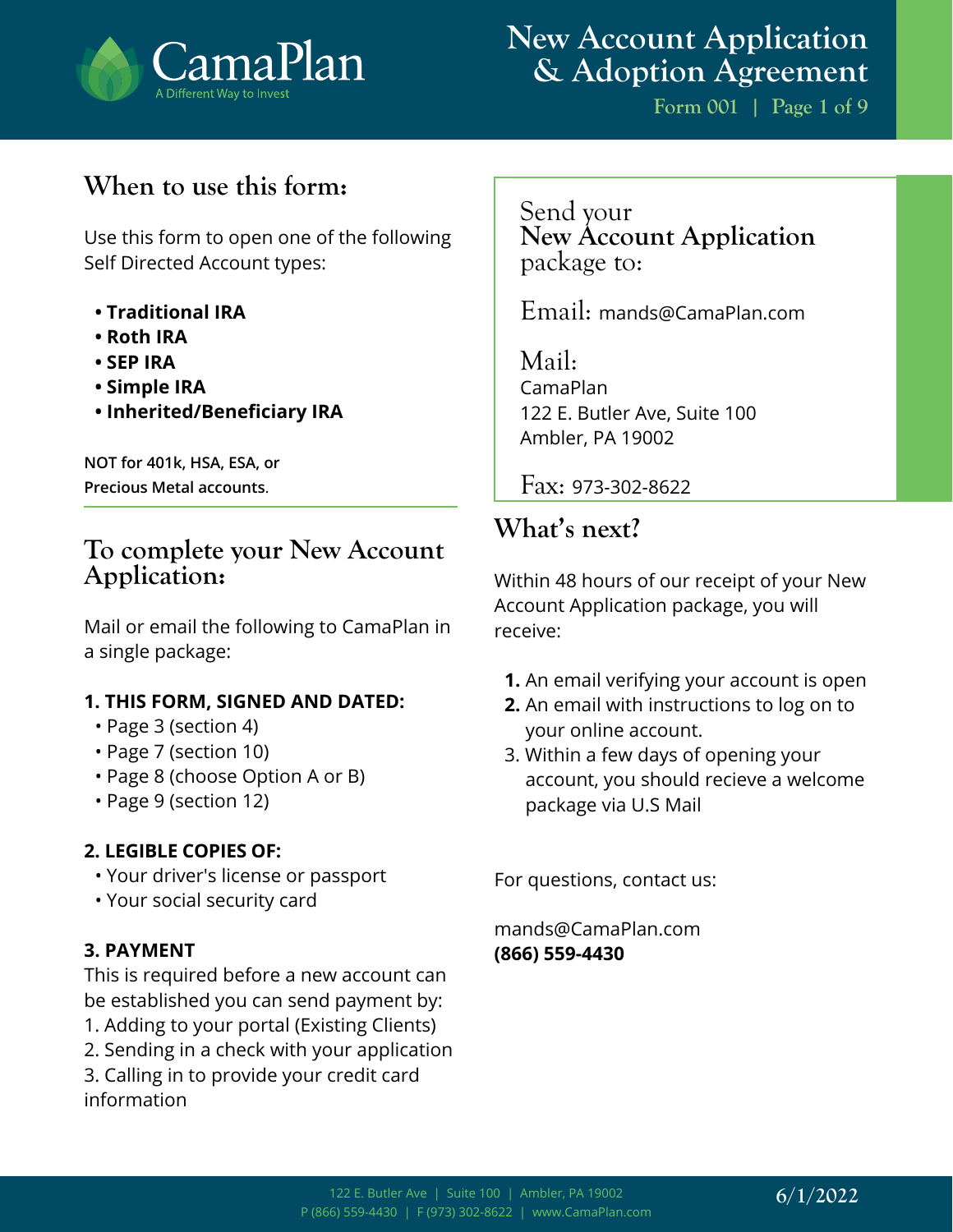

**Form 001 | Page 2 of 9**

## **1. Participant Details**

Legal Name (must match SSN card)

#### Address

(Note: Should match driver's license or passport address. If not, please provide supporting documentation (such as utility bill) with your current address as well as an explanation as to why it does not match. No PO boxes.)

| Street       |  |
|--------------|--|
| City         |  |
| <b>State</b> |  |
| <b>ZIP</b>   |  |

#### Driver's License/Passport Number

| State                 |  |
|-----------------------|--|
| <b>Issue Date</b>     |  |
| Exp. Date             |  |
| Soc. Sec. No.         |  |
| Date of Birth         |  |
| <b>Marital Status</b> |  |
| Occupation            |  |

## **2. Account Type**

(Note: If unsure, please contact CamaPlan.)

#### Mailing Address

(if different from physical address)

| Street       |  |
|--------------|--|
| City         |  |
| <b>State</b> |  |
| <b>ZIP</b>   |  |

#### Email Address

(Note: To receive timely account information and correspondence. Will also serve as verification for online access.)

Mobile Phone Home Phone

### Preferred Method of Contact

Email

| Mobile Phone |  |
|--------------|--|

Select one type of new IRA account desired:



SIMPLE IRA\* SEP IRA\*

\*Complete these fields if Simple or SEP IRA selected above. This identifies the employer plan your account is connected to:

Company

**Contact** 

Phone #

This is an inherited IRA account

(Statement or Original Death Certificate required)

Deceased's Name

| Date of Birth |  |
|---------------|--|
| Date of Death |  |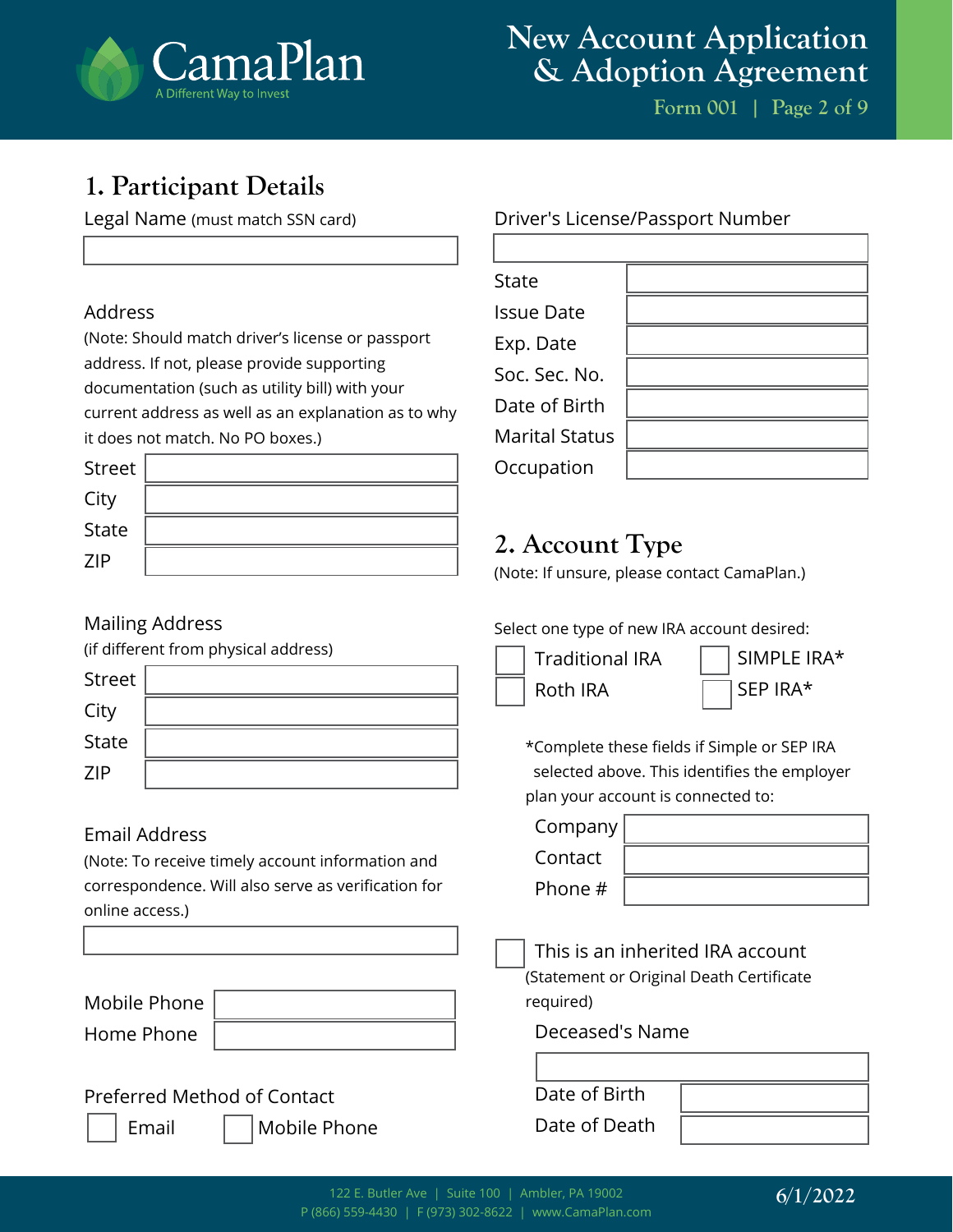

**Form 001 | Page 3 of 9**

## **3. Beneficiary Designations**

(Note: These beneficiary designations take precedence over beneficiaries designated in your Will or Trust. Add a separate sheet to add more beneficiaries. The total percentages for PRIMARY and CONTINGENT beneficiaries should EACH total 100%.)



In the event of my death, the balance in the account shall be paid to the primary beneficiaries who survive me in equal shares (or in the specified shares, if indicated). If the primary or contingent beneficiary box is not checked for a beneficiary, the beneficiary will be deemed a primary beneficiary. If none of the primary beneficiary(ies) survive me, the balance in the account shall be paid to the contingent beneficiary(ies) who survive me in equal shares (or in the specified shares, if indicated.

## **4. Consent of Spouse**

(Note: consent of the participant's spouse is only required to designate a primary beneficiary other than, or in addition to the participant's spouse. Your spouse must sign if they are not 100% primary beneficiary)

### **I consent to these Beneficiary Designations.**

Disclaimer for community and marital property states: The participant's spouse may have a property interest in the account and the right to dispose of the interest by will. Therefore, administrator and custodian disclaim any warranty as to the effectiveness of the participant's beneficiary designation or as to the ownership of the account after the death of the participant's spouse. For additional information, please consult your legal and/or tax advisor.

#### **Spouse's Signature**

**Date**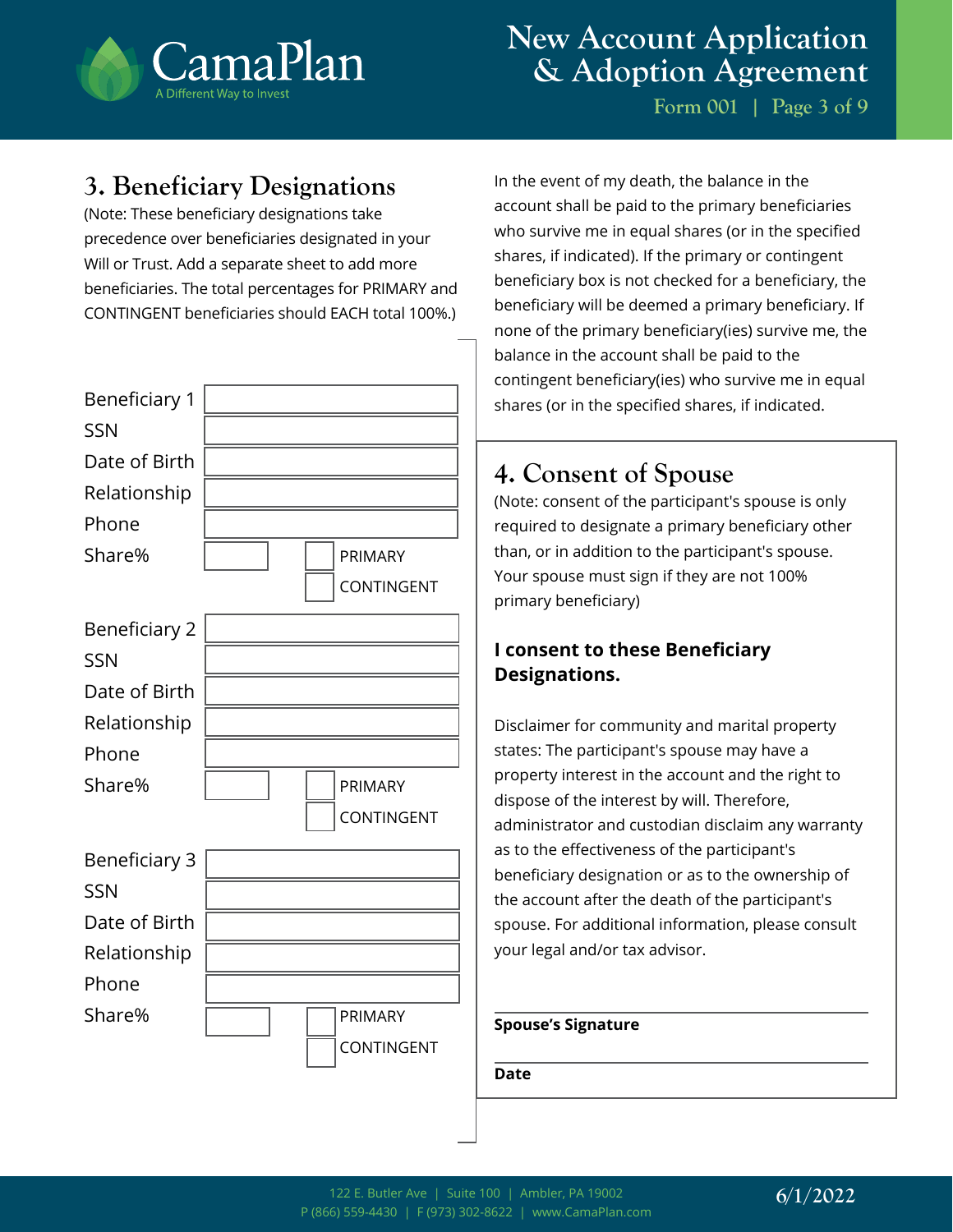

**Form 001 | Page 4 of 9**

### **5. Interested Party Authorization (optional)**

(We hold your account information confidential and do not share it without your written permission. This designation ONLY allows account information to be provided to the named person or entity below. If you require someone to act on your behalf, you must provide an executed Power of Attorney.) Common parties listed here are, spouse, accountant, attorney or advisor.

I hereby authorize the administrator and custodian to provide the party named herein access to information contained in my account. I understand that this authorization is for informational purposes only and that the named individual may not conduct transactions on my behalf. I understand that I may revoke this authorization by providing written notice to administrator at any time.

#### Interested Party Name

| <b>Street</b> |  |
|---------------|--|
| City          |  |
| <b>State</b>  |  |
| <b>ZIP</b>    |  |
| Email         |  |
| Relationship  |  |
| <b>DOB</b>    |  |
| Phone         |  |
|               |  |

### **6. Investment Information**

What asset class(es) are you interested in investing in? (Check all that apply)

Real Estate Notes/Mortgages Private Placements Tax liens/tax deeds

Precious Metals

#### How did you hear about us?

| CamaPlan Client      |
|----------------------|
| CamaPlan Event       |
| Asset Provider       |
| Advisor              |
| Internet/Advertising |
|                      |

## **7. Privacy Policy Statement**

(Note: Please review what CAMA Self-Directed IRA, LLC ("CamaPlan") will and will not do with your personal information.)

CamaPlan takes your privacy seriously. This privacy statement provides information about the personal information that CamaPlan collects, and the ways in which CamaPlan uses that personal information.

Collection of Personal Information. CamaPlan may collect and use the following types of personal information: information about your use of our website and forms; information that you provide for the purpose of applying for an account; information about transactions carried out utilizing our services; and any other information that you provide to CamaPlan.

Using Personal Information. CamaPlan may use your personal information to: open and administer your account; provide on-line access to your account; deliver products or services to you; send you statements and invoices; collect payments from you; and send you informative communications.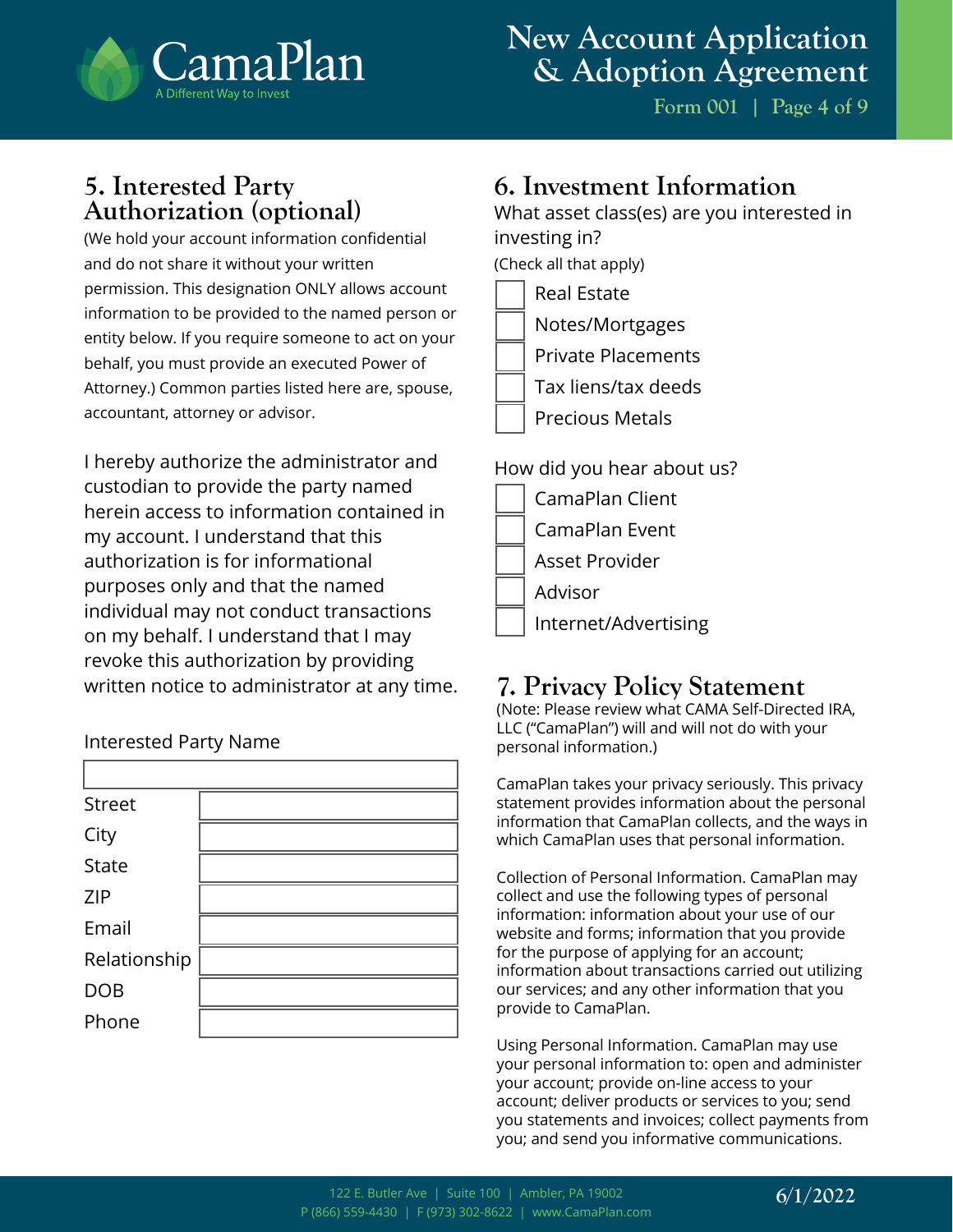

**Form 001 | Page 5 of 9**

Where CamaPlan discloses your personal information to its principals, employees, agents, or sub-contractors for these purposes, the given principal, employee, agent, or subcontractor shall be obligated to use that personal information in accordance with the terms of this privacy statement and applicable law. In addition to the disclosures reasonably necessary for the purpose identified elsewhere above, CamaPlan may disclose your personal information to the extent that it is required to do so by law, in connection with any legal proceedings or prospective legal proceedings, and in order to establish, exercise, or defend its legal rights.

Securing your Personal Information. CamaPlan will take commercially reasonable technical and organizational measures to prevent the loss, misuse, or alteration of your personal information you provide on its secure servers.

USA Patriot Act. To cooperate with the US Government's efforts to combat the funding of terrorism and money laundering activities, Federal Law requres all financial institution to obtain, verify, and record information that identifies each person who opens an account. Accordingly, when you open an account with CamaPlan, we will request your name, address, date of birth, driver's license/passport, and other information that will enable us to identify you with reasonable certainty.

### **8. Arbitration, Venue, Recovery of Attorneys' Fees & Limitation of Liability**

Arbitration & Venue. The parties hereto agree that all claims and disputes of every type and nature between or among any or all of them, including but not limited to claims in contract, tort, common law or alleged statutory violations, shall be submitted to binding arbitration pursuant to all applicable rules of the American Arbitration Association. Additionally, the parties hereto agree that whether a claim or dispute is subject to arbitration shall be submitted to binding arbitration pursuant to all applicable rules of the American Arbitration Association. This Agreement shall be governed by and construed in accordance with the laws of the Commonwealth of Pennsylvania and all proceedings will take place in Montgomery County,

Pennsylvania. Arbitration is final and binding on the parties. THE PARTIES HERETO HEREBY WAIVE THEIR RIGHT TO SEEK REMEDIES IN COURT AND WAIVE THEIR RIGHT TO A JURY TRIAL. THE PARTIES HEREBY FURTHER WAIVE ANY RIGHT EACH OF THEM THEY MAY HAVE TO INSTITUTE OR CONDUCT LITIGATION OR ARBITRATION IN ANY OTHER FORUM OR LOCATION, OR BEFORE ANY OTHER BODY, WHETHER INDIVIDUALLY, REPRESENTATIVELY OR IN ANY OTHER CAPACITY.

Recovery of Attorneys' Fees. In the event any party hereto commences an action concerning or relating in any way to this Agreement, the prevailing party therein shall be entitled to recover all of his/her/its costs, disbursements and reasonable attorneys', experts', consultants' and witnesses fees, incurred in each and every such action, including without limitation, actions based in contract, tort, common law and/or alleged statutory violations, and any and all appeals or petitions relating thereto.

General Limitation. By executing this Agreement, I recognize, understand and acknowledge that CamaPlan shall not be liable for any consequential, exemplary, incidental, indirect, or special damages including but not limited to, lost profits and lost principal/investments, resulting from any claims or cause of action commenced between or among the parties hereto concerning or relating to this Agreement, including but not limited to, the negotiation, interpretation, validity, performance or breach of this Agreement. Notwithstanding any other provision of this Agreement, and unless a higher limit of liability is expressly provided elsewhere in a provision making reference to this Paragraph, CamaPlan's total aggregate liability for any loss or damage for claims between or among the parties here concerning or relating to the Agreement, including but not limited to the negotiation, interpretation, validity, performance or breach of this Agreement, shall not exceed the lesser of the annual record-keeping maintenance fees, along with transaction fees, special handling fees and processing fees paid to CamaPlan to date or \$5,000. I hereby release CamaPlan from any liability exceeding such amount.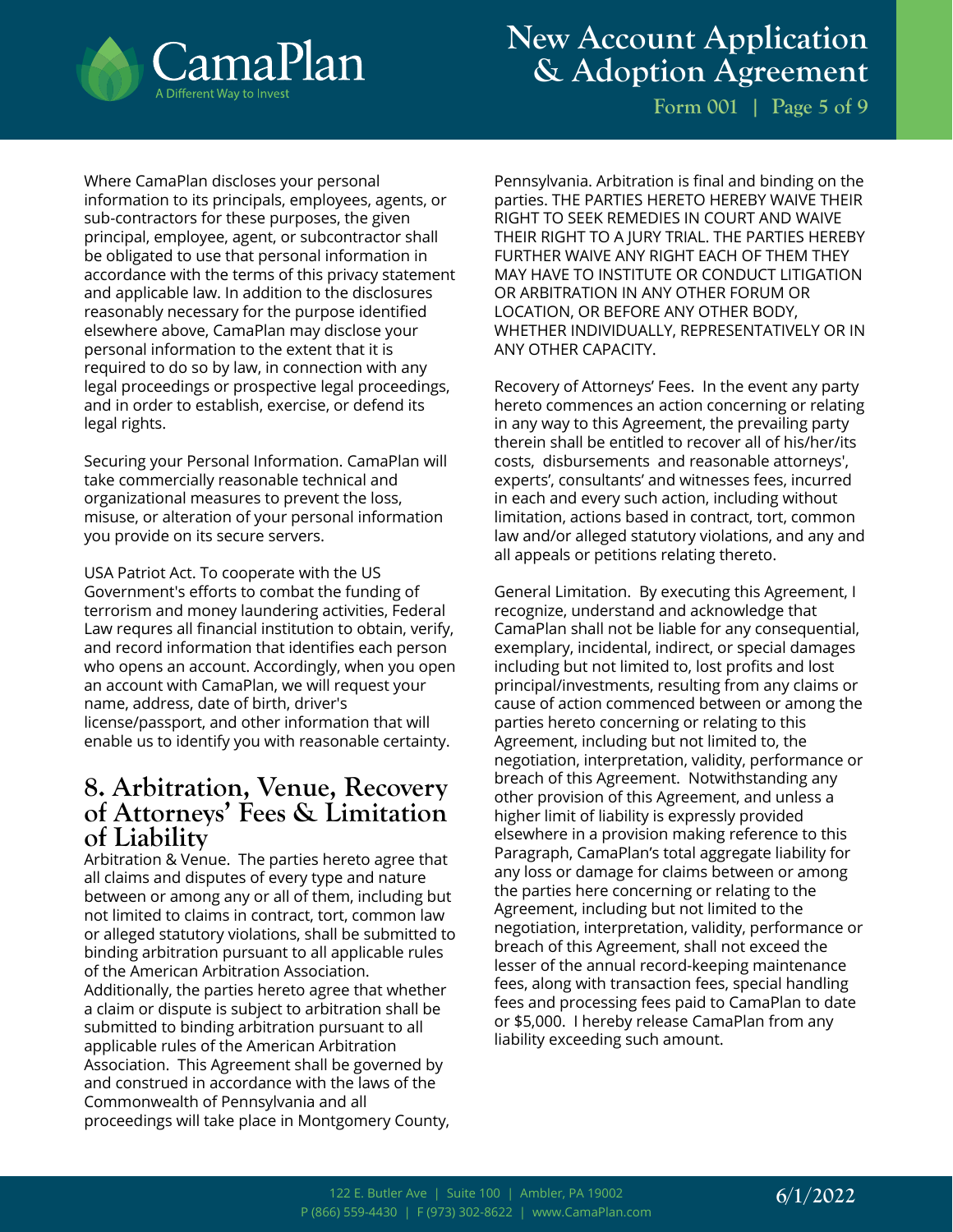

**Form 001 | Page 6 of 9**

### **9. Appointment of Administrator & Custodian**

By execution of this Self-Directed IRA New Account Application & Adoption Agreement, I, the Participant hereunder (the "Participant"), hereby appoint CamaPlan to act as Administrator ("Administrator" or "Record Keeper") of my Custodial account and I appoint Meridian Bank to act as Custodian for my account ("Custodian"). I understand and acknowledge that Administrator has entered into an administrative services agreement with Custodian under which Administrator is to provide administrative services for the Participant's Custodial account, and to properly fulfill its duties as Administrator. Under the administrative services agreement, all communication between the Participant and the Custodian shall be handled through Administrator. Administrator may elect to satisfy the requirement under Section 408(a) of the Internal Revenue Code to serve as custodian of Custodial accounts by forming an affiliated entity that is qualified to serve as custodian (the "trust entity"). Upon Administrator and/or it's trust entity satisfying the requirements to serve as custodian of my account, then I appoint such entity as custodian of my account without further notice or action on my part. Administrator intends to enter into a similar administrative services agreement with any such trust entity and so will continue to serve as administrator of my account.

I acknowledge and agree that this New Account Application & Adoption Agreement and the pertinent Form 5305 (Custodial Account Agreement and Disclosure Statement), together with the Fee Agreement and Schedule of Charges and any other written instructions, in form and substance acceptable to Administrator and the Custodian, (all such documents being incorporated herein by this reference) collectively comprise my entire agreement and govern all aspects of my relationship with the Custodian, Administrator, Record Keeper and/or the contemplated trust entity.

I acknowledge and agree that Administrator is independent of the Custodian and not empowered or authorized to obligate or bind the Custodian, and vice versa. Additionally, nothing in this New Account Application & Adoption Agreement shall be

construed to render Administrator or the trust entity an employee, partner, agent of, or joint venturer with the Custodian. The Custodian shall not be responsible or liable under any circumstances for any representations or statements made by Administrator or the trust entity and neither Administrator nor the contemplated trust entity shall be responsible or liable under any circumstances for any representation or statement made by the Custodian. Neither Administrator nor the Custodian is a trustee, mortgage broker, asset manager, investment advisor or loan servicing agent with respect to me or my account and neither shall have any discretionary power, authority or control with respect to the acquisition, management, investment, or disposition of my account or its assets. Neither the Custodian nor Administrator is a fiduciary hereunder with respect to my account or any investment in it.

### **10. Further Acknowledgements & Agreement to Terms**

(Note: Please review, sign, and date once you have read and filled out the entire Application and Adoption Agreement form.)

By signing below, I hereby acknowledge having been advised by Administrator to seek the advice of independent legal, tax and/or investment counsel prior to executing this Agreement. I further acknowledge that neither Administrator, Record Keeper nor Custodian named herein offer legal, tax or investment advice with respect to the subject matter hereof and it is incumbent upon me to obtain such advice from qualified third parties. I understand and agree that I have the sole responsibility for the investment of the assets held within the account established hereunder and that Administrator, Record Keeper and/or Custodian have no responsibility under this Agreement, or otherwise, than to follow my appropriate written instructions (upon forms supplied by them), to administer my account, to maintain accurate records of account activity that I direct, and to only provide annually tax forms 5498 and/or 1099, as appropriate, during the pendency of this Agreement. I acknowledge my obligation to provide and agree to provide Administrator an annual independent third party appraisal of the fair market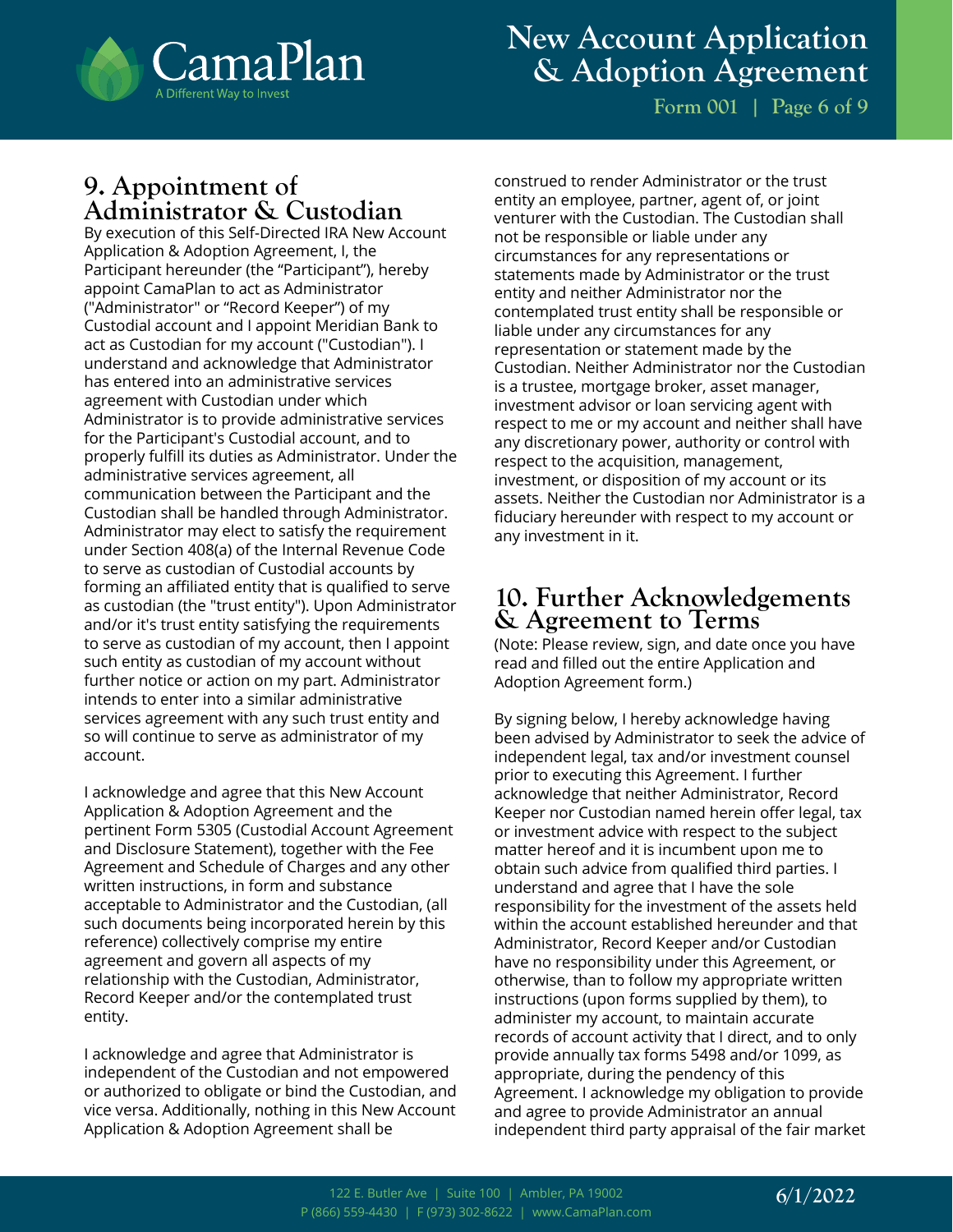

**Form 001 | Page 7 of 9**

value of each "alternative hard to value" asset held in the account established hereunder on or before January 15th of each year following the establishment of this account. I further understand and acknowledge that Administrator and Record Keeper reserve the right to halt all activity on my account unless and until such valuation is produced to the reasonable satisfaction of Administrator or Record Keeper, and that I will be assessed a late charge in the event of my failure to timely do so. I agree that I am responsible for keeping current the phone number, email and physical address associated with this account. I agree to notify CamaPlan of changes by email or submitting a signed form within 30 days of the date these changes occur. I understand that failure to keep my contact information current may result in additional fees or account closure. I understand and acknowledge that it is my responsibility to determine whether any activity undertaken within the account established hereunder may constitute a Prohibited Transaction pursuant to IRC §4975 and/or may give rise to any tax consequences (e.g. – Unrelated Business Taxable Income, etc.). I hereby agree to release, indemnify and hold Administrator, Record Keeper, and Custodian harmless from and against any and all liability that may arise of any nature whatsoever as a result of Administrator, Record Keeper and/or Custodian carrying-out directives I provide them hereunder throughout the pendency of this Agreement. Under penalty of perjury, I certify that the information contained herein is correct. I hereby agree to participate in the Custodian Account offered by Administrator and Custodian. I acknowledge receipt of a copy of the plan document under which this Custodial Account is established, a copy of this Application and Adoption Agreement, and a copy of the Disclosure Statement with respect to this Custodial Account. I direct that all benefits upon my death be paid as indicated above. In the event that this is a rollover contribution, the undersigned hereby irrevocably elects, pursuant to the requirements of Section 1.402(a)(5)-1T of the IRS regulations, to treat this contribution as a rollover contribution. If I named a beneficiary which is a Trust, I understand that I must provide certain information concerning such Trust to the Administrator, Record Keeper or Custodian.

I recognize that this Agreement is a legal document

that may affect me adversely. Prior to my execution of this Agreement, I acknowledge that I was given the opportunity to seek independent legal counsel regarding this Agreement. By executing this Agreement, I acknowledge that I have reviewed this Agreement with independent legal counsel or have knowingly waived my opportunity to do so. Further, I recognize, understand and acknowledge that I am executing and delivering this Agreement with full knowledge of any and all rights and obligations I may have with respect to the agreements and rights embodied herein.

 I agree to keep the contact information associated with this account current, as described in the terms above.

#### **Participant's Signature**

**Date**

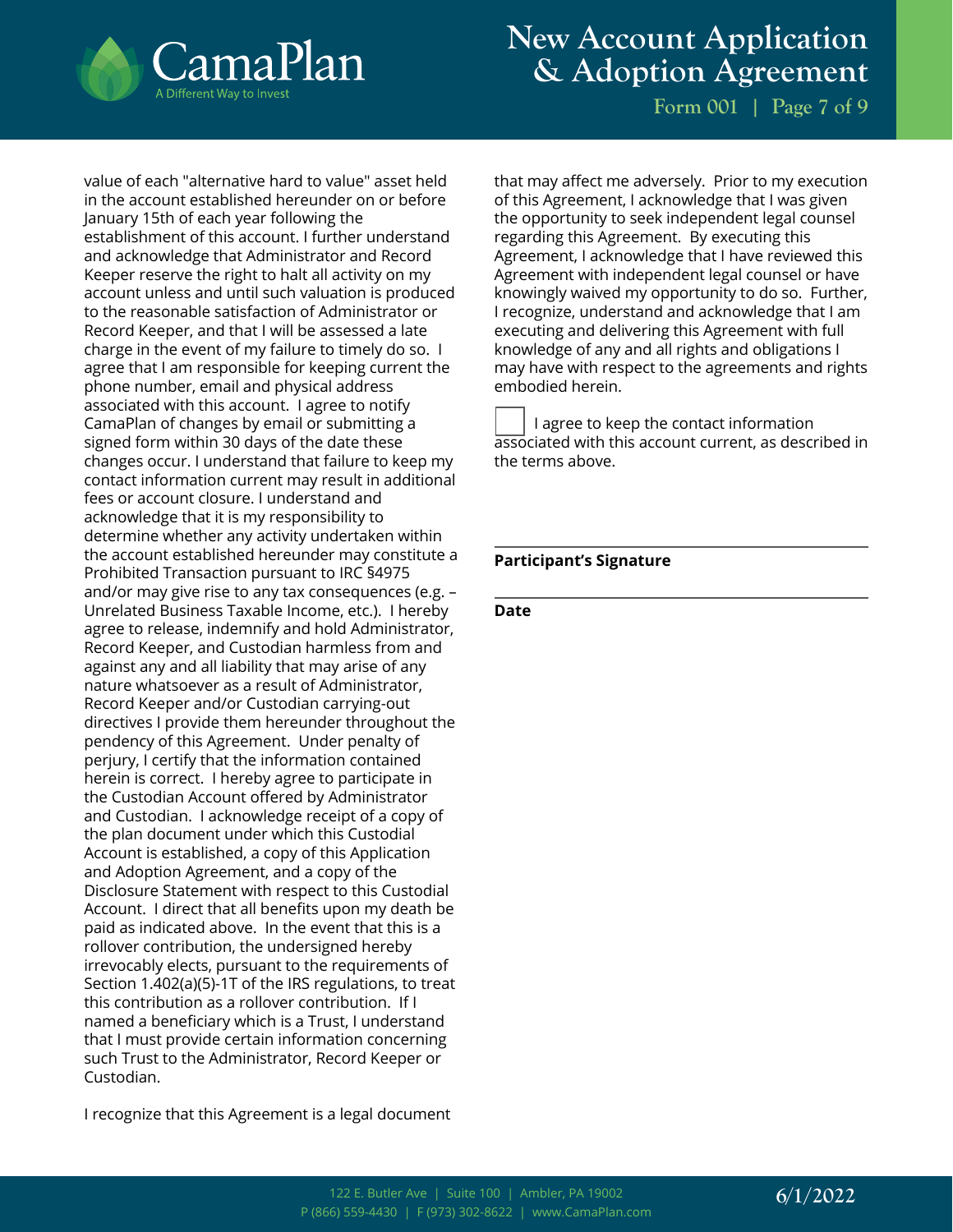

**Form 001 | Page 8 of 9**

\*Does not apply to Precious Metals accounts\*

### **11. Fee Agreement**

### **Annual Record-Keeping/ Maintenance Fee Option**

Please select a fee basis by checking one of the options below. No annual fee for "Cash Only" accounts maintaining a minimum of \$4,000.00. If a "Cash Only" account is less than \$4,000.00, a \$50.00 annual fee will be charged.

### **Option A - Number of Assets**

For accounts with one or few assets. Fee of \$275 assessed annually for each asset in account. Thereafter pro-rated annual fees are assessed at time of any subsequent acquisition and then annually thereafter in January.

**Example:** A private placement and a real estate property held in an account are considered 2 assets. Each asset is charged \$275 annually, therefore  $$275 \times 2 = $550$  annual fee.

#### **Option B - Account Value**

For accounts with many assets and/or low balances. Fee is calculated on highest value of account during annual term. Minimum annual fee: \$150.00. Maximum annual fee: \$1,850.00.

| <b>Account Value:</b>  | Multiply by: |
|------------------------|--------------|
| \$0 to \$20,000        | 0.0085       |
| \$20,001 to \$80,000   | 0.0065       |
| \$80,001 to \$180,000  | 0.0055       |
| \$180,001 to \$300,000 | 0.0045       |
| \$300,001 to \$500,000 | 0.0035       |
| \$500,001 and up       | 0.0030       |

**Example:** Account value is \$60,000. x 0.0065 = \$390 annual fee

#### **Account Set Up Fee: \$50**

Upon establishment of your new account, you can set up your online account portal and submit payment via credit card or Echeck. Physical checks or money orders can be made payable to "CamaPlan" and physically mailed to us.

#### **Transaction Fees**

| <b>Real Estate Transactions</b>                  | \$150.00  |  |
|--------------------------------------------------|-----------|--|
| (purchases, sales, exchanges, transfer of asset) |           |  |
| Other Transactions                               | \$95.00   |  |
| (purchases, sales, exchanges, distributions,     |           |  |
| and transfer of assets)                          |           |  |
| Wire Transfer (In/Out)                           | \$10/\$30 |  |
| Wire Transfer International                      | \$95.00   |  |
| <b>ACH Transfer</b>                              | \$5.00    |  |
| Custodial Account Check                          | \$10.00   |  |
| Cashier's Check                                  | \$40.00   |  |
| (Includes Overnight Courier)                     |           |  |
| Partial Transfer Out                             | \$75.00   |  |
| Early Distribution                               | \$150.00  |  |

#### **Special Handling Fees**

| Returned Bank Check                      | \$50.00  |
|------------------------------------------|----------|
| Stop Payment                             | \$50.00  |
| Declined/Refunded Credit Card            | \$50.00  |
| Invalid Payment Method                   | \$50.00  |
| Late Charges on Past Due Invoices        | \$30.00  |
| Invalid Contact Information              | \$100.00 |
| <b>Expediting Documents/Transactions</b> | \$150.00 |
| Notary or Medallion Stamp                | \$10.00  |
| Overnight Courier                        | \$35.00  |
| (Contingent on Carrier Pricing)          |          |
| 2 Day Courier                            | \$25.00  |
| (Contingent on Carrier Pricing)          |          |
| Voided Check                             | \$10.00  |
| Unidentified Incoming Funds              | \$25.00  |

#### **Processing Fees**

| Obtain TIN/EIN for IRA/401K               | \$99.00       |
|-------------------------------------------|---------------|
| (Third Party CPA)                         |               |
| Annual Plan Document Fee                  | \$300         |
| Direct Registration of Stocks (Per Stock) | \$50.00       |
| Account Termination                       | \$150.00      |
| (Includes Transfer Out)                   |               |
| Incomplete Documents & Research           | \$100.00/Hour |

(Includes: Investments, deposits, expenses, non payment of invoice, Court Subpoena, distributions, special services, research, copying)